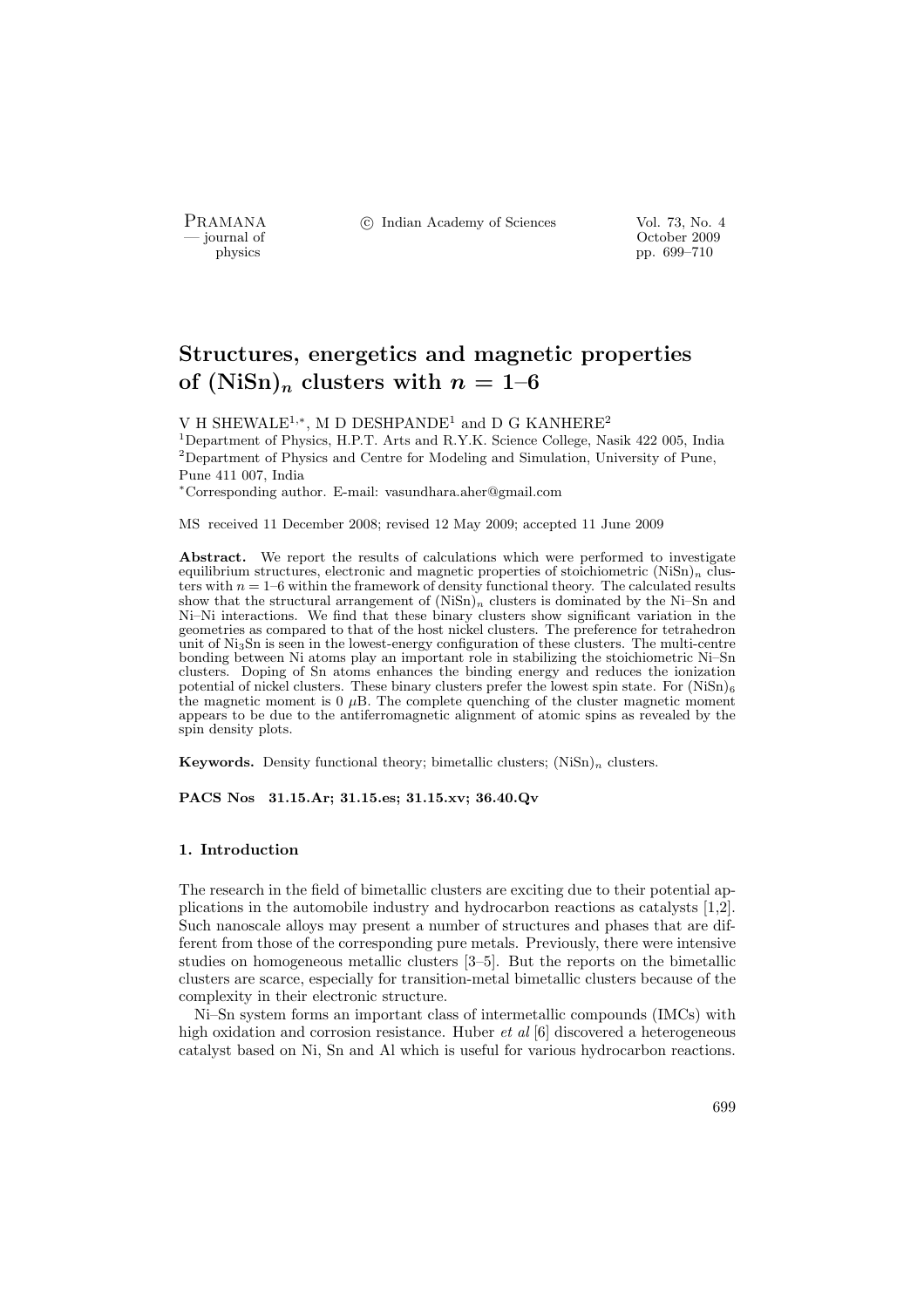#### V H Shewale, M D Deshpande and D G Kanhere

A significant amount of experimental and theoretical studies on the deposition of tin on the nickel surfaces have been conducted due to its importance in electronics and catalytic processes [7–15]. The formation of surface alloys seem to be very important in the chemical behaviour of the bimetallic catalyst. It is found that, Sn–Ni(1 1 0)c(2  $\times$  2) surface alloy is energetically the most favourable where Sn atoms substitute Ni atoms in the outermost layers [15]. The surface studies show that  $Ni_3Sn_2$ ,  $Ni_3Sn_4$ ,  $Ni_3Sn$  and  $NiSn$  are the phases observed for  $Ni-Sn$  [6,7,13,14]. The binary clusters of nickel and tin atoms are expected to provide useful prototype models to understand the physics and chemistry of surfaces and nanostructures. Recently, we have initiated a systematic study of the evolution of the structural and electronic properties of small Ni–Sn clusters. Our initial study [16] on neutral and ionized small  $\mathrm{Ni}_n\mathrm{Sn}$  ( $n = 1, 12$ ) clusters reported their equilibrium structure, electronic and magnetic properties. The present study now proceeds to the next level of calculations on the stoichiometric  $(NiSn)<sub>n</sub>$  clusters, with  $n = 1-6$ . Our aim is to study how the structural properties vary with the composition and how the magnetic properties of such clusters are modified with the increase in Ni–Sn content. Specifically, we will focus on the equilibrium structure, stability, magnetization and ionization potential of stoichiometric Ni–Sn clusters using density functional theory.

The rest of the paper is organized as follows: The computational method used in this work will be presented in  $\S 2$ . In  $\S 3$ , we present the results for the ground state of the neutral and ionic clusters. In §4, conclusions will be given.

## 2. Computational details

All the calculations have been performed using spin density functional theory (DFT), within the ultrasoft pseudopotential plane-wave method. We have used the projector augmented wave (PAW) method [17,18] and two-parametrization for the exchange-correlation functional: the LSD approximation of Vosko et al [19] (VWN) and generalized gradient approximation (GGA) given by Perdew–Wang [20] as implemented in the VASP package [21]. The clusters were placed in a cubic supercell with an edge of 20  $\AA$  and periodic boundary conditions were imposed. The cut-off energy for the plane-wave was set to 269.56 eV. The optimized geometries of the clusters were obtained by quenching the various planar and three-dimensional (3D) configurations using quasi-Newton–Raphson method [21]. The structures were considered to be converged when the force on each ion was less than  $0.01 \text{ eV}/\text{\AA}$ with a convergence in the total energy of about  $10^{-4}$  to  $10^{-6}$  eV. In all cases, the lowest-energy structure has been confirmed by changing the positions of Ni and Sn atoms, as well as by considering the configurations of the Ni clusters available from the previous studies [16,22–28]. The equilibrium geometries of the stable neutral clusters are considered as a starting point for the geometry optimization of the ionized aggregates. The stability of the lowest-energy configuration and the isomers of a given cluster is further checked by performing calculations with different spin states.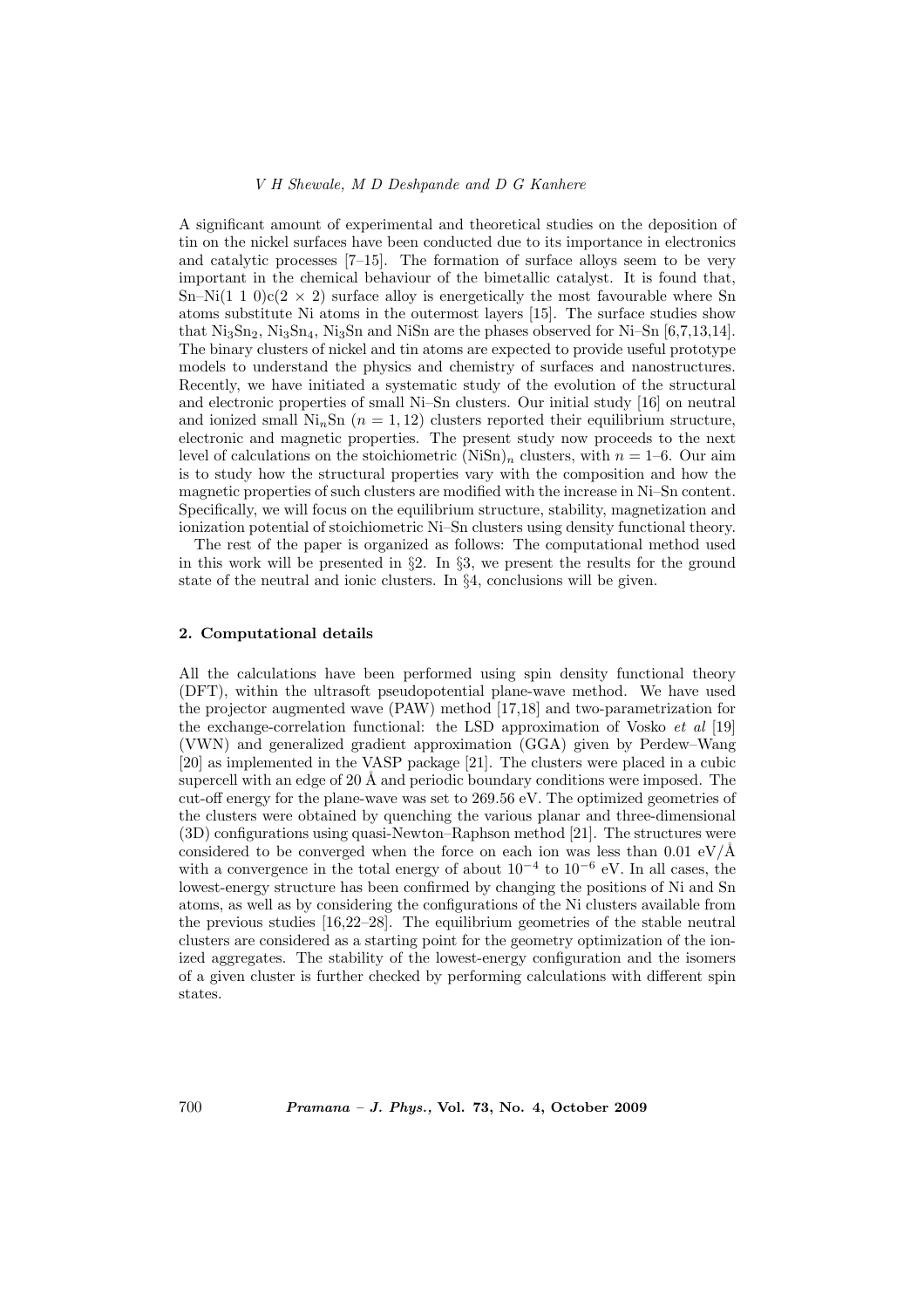# $(NiSn)<sub>n</sub>$  clusters with  $n = 1-6$



**Figure 1.** The ground-state geometries of  $\text{Ni}_{2n}$  clusters [16] (column 1). The structures on the right side show the lowest-energy structure (column 2) and some of the low-lying configurations for  $(NiSn)<sub>n</sub>$  clusters  $(n = 2-6)$ . The lightly shaded spheres represent the Ni atoms and the dark spheres represent the Sn atoms.

# 3. Results

In this section, we present the equilibrium structures, stability, energetics and the magnetic moments of the  $(N\ddot{\text{sn}})_n$  clusters  $(n = 1-6)$ . First, we discuss the evolutionary trend of the lowest-energy structures along with some low-lying configurations. The equilibrium structures along with the host  $Ni_{2n}$  geometries are shown in figure 1. Before beginning our discussion, we note that the binding energy (BE) of Ni–Sn dimer (1.87 eV/atom) is larger than Ni<sub>2</sub> (1.48 eV/atom) and Sn<sub>2</sub> (1.65 eV/atom). The dimer bond lengths of Ni–Sn, Ni–Ni and Sn–Sn are 2.27, 2.09 and 2.78 Å respectively.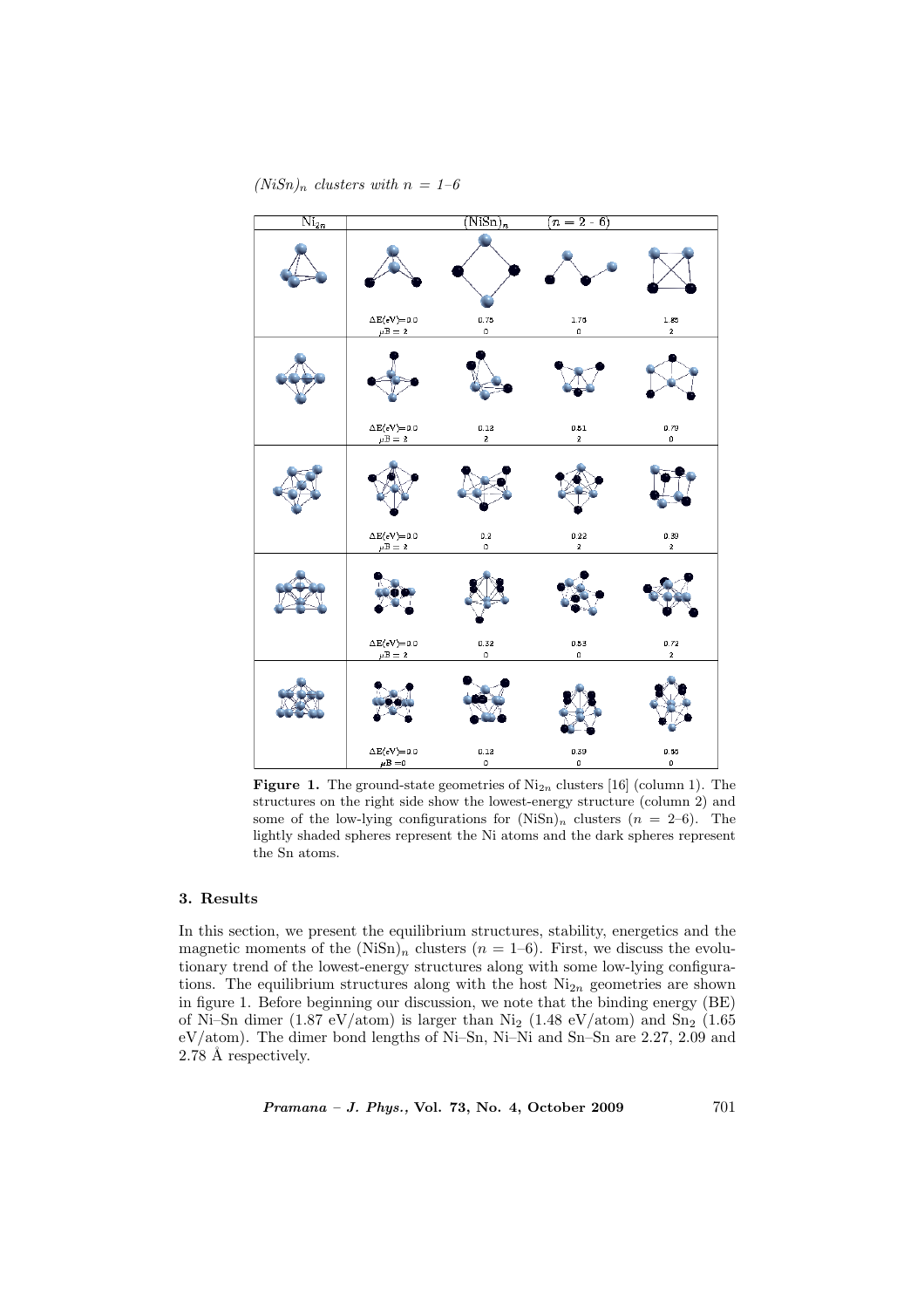#### V H Shewale, M D Deshpande and D G Kanhere

The lowest-energy configuration of  $(NiSn)_2$  is a three-dimensional  $(3D)$  distorted tetrahedral structure similar to that of  $Ni<sub>4</sub>$ . The Ni–Sn, Ni–Ni and Sn–Sn distances for tetrahedron configuration are 2.48, 2.29 and 2.95 Å respectively. The planar rhombus configuration is 0.75 eV higher in energy than the lowest 3D configuration with Ni–Sn, Ni–Ni and Sn–Sn distances 2.43, 3.62, 3.27Å respectively. The other two zig-zag and square configurations with Sn–Sn interactions are well above the lowest-energy configuration ( $\Delta E = 1.76$  and 1.85 eV respectively). For zig-zag configuration Sn–Sn distance is 2.85 Å and for square configuration, it is 2.56 Å which is smaller than for  $Sn_2$  dimer. By preferring 3D configuration  $(NiSn)_2$  maximizes the overall number of bonds for both Ni–Sn and Ni–Ni as compared to that of the other planar configurations.

The lowest energy structure of  $(NiSn)_3$  is the distorted octahedron configuration where two Sn atoms are bonded to three Ni atoms in a triangular pyramid configuration while one of the Sn atom is bonded to the edge of  $Ni<sub>3</sub>$  triangle. Three Ni atoms form the isosceles triangle with Ni–Ni distances 2.48 Å and 3.09 Å, respectively. Bi-capped rhombus configuration is one of the low-lying structure at a slightly higher energy  $(0.12 \text{ eV})$ . Two Sn atoms form capping position at the two edges of Ni<sub>3</sub>Sn rhombus. The Ni–Ni distances are 2.40 and 4.18 Å. The capped tetrahedron and planar configurations of  $(NiSn)$ <sub>3</sub> are the other low-lying structures at higher energy 0.51 and 0.79 eV, respectively. For the distorted octahedron configuration, the average coordination number for Sn atom is 2.66 while for other lowlying configurations the coordination number decreases to 2.33. Overall decrease in the coordination of Sn atoms reduces the Ni–Sn interactions which results in less stable configurations. To focus on the stability of lowest-energy configuration, we have examined the isodensity surfaces of the molecular orbitals of distorted octahedron and bi-capped rhombus configuration, a strong localization region is identified at the centre of the three Ni atoms, indicating three-centred bonding region (not shown). This is consistent with our previous result [16]. Three-centred bonding between Ni atoms stabilizes tetrahedron configuration of Ni3Sn as compared to the rhombus structure.

Addition of one more NiSn to  $(NiSn)_3$  distort the octahedron configuration significantly. The lowest-energy structure of  $(NiSn)_4$  is a distorted star configuration with the central tetrahedron of  $Ni<sub>4</sub>$  surrounded by four Sn atoms. For each Sn atom the coordination number is three. This structure has no Sn–Sn bonds. The capped octahedron configuration is 0.2 eV higher in energy as compared to that of lowest-energy configuration. The average coordination of Sn atoms reduces to 2.75. The next low-lying configuration is 0.22 eV higher in energy, and has the same symmetry as that of the lowest-energy structure. For the lowest-energy configuration, the average Ni–Sn and Ni–Ni distances are 2.53, 2.92 Å. On the other hand, this low-lying configuration shows the respective distances to be  $2.51$  and  $3.03$  Å. This clearly indicates that the lowest-energy configuration obtained by our calculations is the result of a delicate balance between the Ni–Ni and Ni–Sn interactions. The cubic configuration is 0.39 eV higher in energy when compared to that of the lowest-energy configuration where  $Ni-Ni$  distance is 3.78 Å.

 $(NiSn)$ <sub>5</sub> is a capped pentagonal bi-pyramidal configuration. Four Sn atoms are at the capping position of each Ni<sup>3</sup> triangle and one of the Sn atom caps at the edge of the Ni<sub>3</sub> triangle having coordination number two. The capped triangular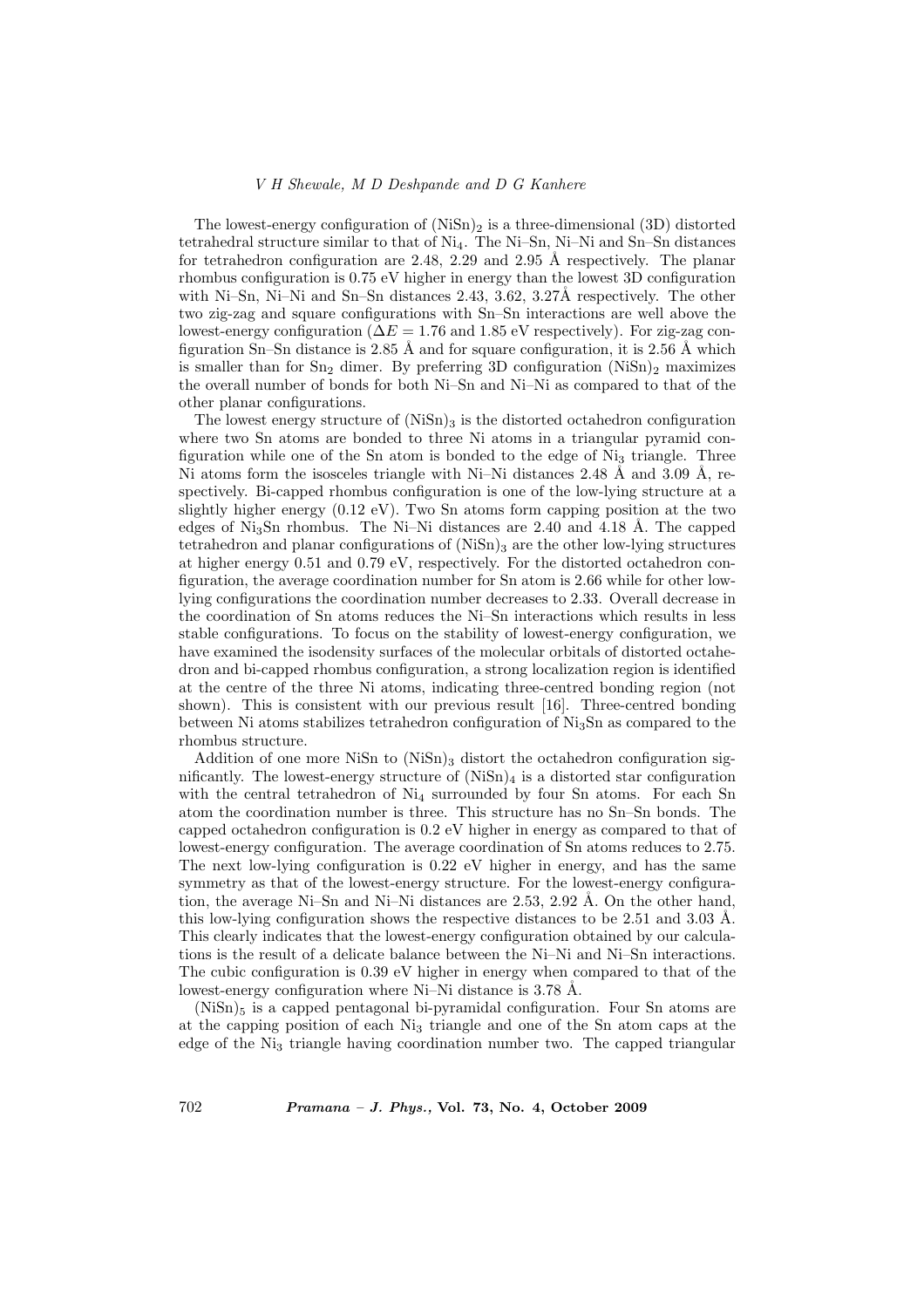

Figure 2. Isodensity surface corresponding to the HOMO-30 state for the lowest-energy configuration of  $(NiSn)_5$ , at one-fifth of its maximum isosurface value.

pyramid configuration is found to be one of the low-lying structures  $(0.32 \text{ eV})$ where the average coordination number for all Sn atoms is three. To focus on the stability of lowest-energy configuration, we have examined the molecular isodensity isosurfaces of the molecular orbitals of lowest and low-lying structures. In our discussion a typical occupied orbital is denoted by the notation  $HOMO-n$ , where n represents the number of levels counted from HOMO (highest occupied molecular orbital). Figure 2 shows the isodensity surface for HOMO-30 of the lowest-energy configuration, a strong localized region is identified at the centre of the tetrahedron of Ni<sup>4</sup> indicating the multi-centred bonding region. This makes capped pentagonal bi-pyramidal structure more stable when compared to that of the other low-lying configurations.

 $(NiSn)$ <sub>6</sub> can be viewed as an octahedron of Ni<sub>6</sub> surrounded by six Sn atoms. The central ring consists of four Ni and two Sn atoms. The distorted capped pentagonal bi-pyramidal configuration is 0.12 eV higher in energy than the six-membered bipyramidal capped configuration. The capped octahedron with different capping positions of Sn atoms are the other low-lying configurations (0.39 eV and 0.66 eV respectively).

The overall evolutionary trend for  $(NiSn)<sub>n</sub>$  series shows that, the Sn atom prefers to maximize Ni–Sn bonds by selecting the tetrahedral site which increases the coordination of Ni atoms with Sn atoms. Tin atoms induce significant distortion in the geometries of the nickel cluster. The preference for tetrahedron unit of Ni3Sn is seen in the lowest-energy configuration of these clusters. The lowest-energy configuration does not have Sn–Sn bonds. These structural trend can be explained on the basis of the electronic structure of the cluster which will be discussed in the next section.

All the ground state configurations of anionic and cationic (NiSn)<sub>n</sub> clusters ( $n \leq$ 6) (not shown) are similar to that of neutral configurations. It is also found that, when the cation is formed, the Ni–Sn bond lengths increase with respect to the neutral cluster while the addition of electron enhances the Ni–Sn interactions by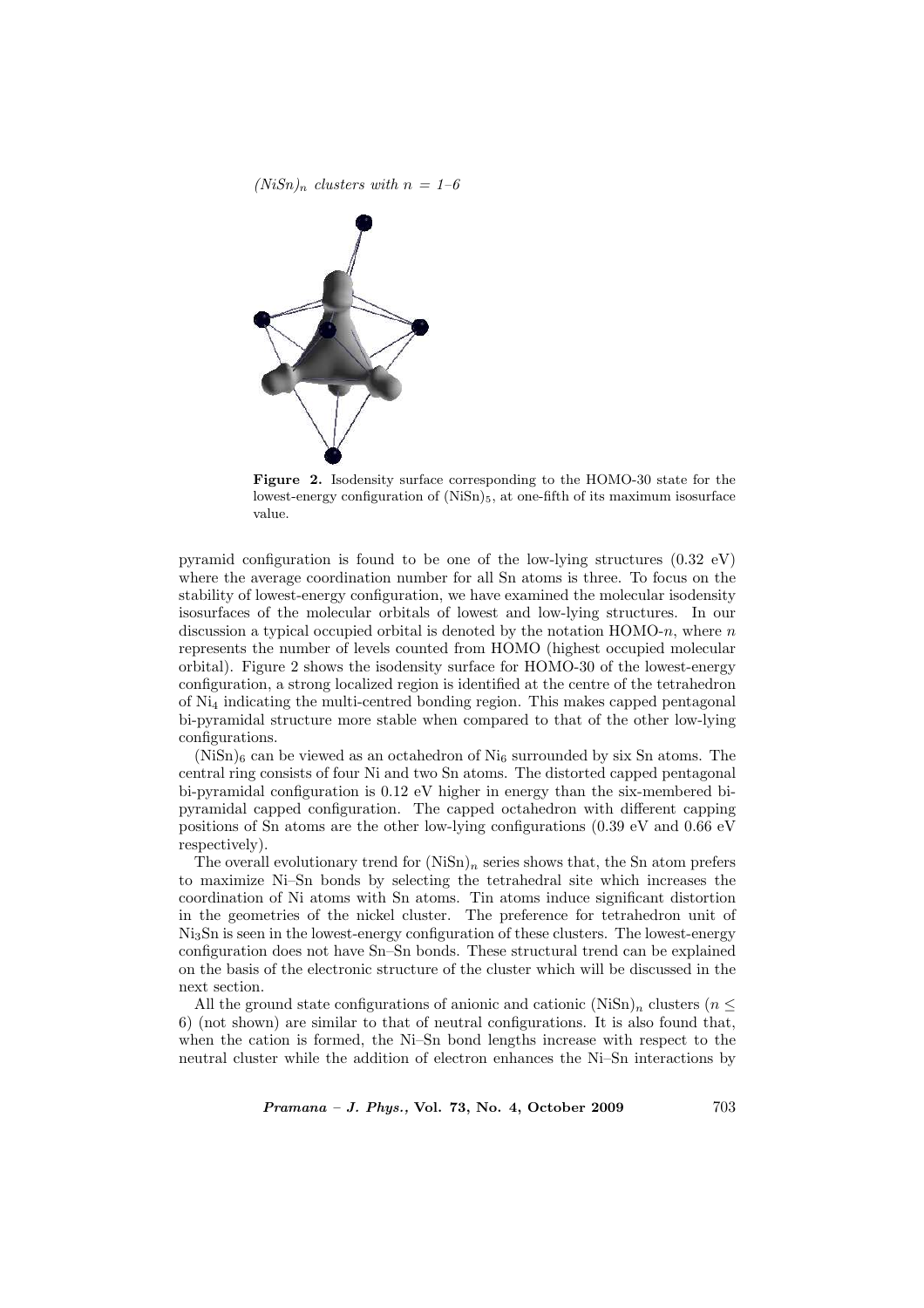

**Figure 3.** Binding energy per atom (eV) for neutral, ionic  $(NiSn)<sub>n</sub>$  (n =  $1-6$ ) and  $\text{Ni}_{2n}$  [16] clusters vs. number of (NiSn) atoms in the cluster.

decreasing the Ni–Sn bond lengths. This is consistent with the previous results [16]. The stability of neutral and ionic clusters can be found by calculating the binding energy per atom  $(E<sub>b</sub>)$ .

The binding energy (BE) is calculated as

$$
E_{\rm b}[(\text{NiSn})_n] = [-E[(\text{NiSn})_n] + nE[\text{Ni}] + nE[\text{Sn}]]/2n,
$$
\n(1)

where  $E$  is the total energy of the system.

The binding energy per atom (in eV) for  $(NiSn)<sub>n</sub>$  neutral and ionic clusters against the number of (NiSn) atoms is shown in figure 3. For comparison, we have also plotted the binding energy per atom (in eV) for  $\mathrm{Ni}_{2n}$  cluster, which clearly indicates that the substitution of the Ni atom by Sn enhances the binding energy of the given cluster. With the increase in the number of NiSn units ( $n = 2-6$ ), the average coordination number of Sn atoms with Ni increases from 2, 2.66, 3, 3.2, 3.33. The increase in the coordination number of Sn atoms with Ni increases the binding energy of the cluster. The BE curves for anionic and cationic clusters show similar nature as that of the neutral clusters. As noted earlier, the addition of an electron increases the Ni–Sn interaction by decreasing the Ni–Sn bond lengths in anionic clusters. This will enhance the binding energy of  $(NiSn)<sub>n</sub>$ <sup>-</sup> as compared to neutral one as well as the host clusters. But the removal of electron decreases the Ni–Sn interaction which results in less stability for the cationic clusters.

To evaluate the relative stability of these clusters, it is more meaningful to calculate the energy gain in adding a NiSn molecule to the preceding cluster, namely  $\Delta E = E(NiSn)_n - (E(NiSn)_{n-1} + E(NiSn))$ . For  $n = 2$ –6, the  $\Delta E$  values are 4.02, 3.27, 4.12, 4.58 and 4.16 eV, respectively. This shows that  $(NiSn)_3$  is relatively unstable with respect to dissociation. In going from  $(NiSn)_2$  to  $(NiSn)_3$  the average bond distance  $R_{\text{Ni}-\text{Sn}}$  increases by 2% and decreases by 1% from (NiSn)<sub>3</sub> to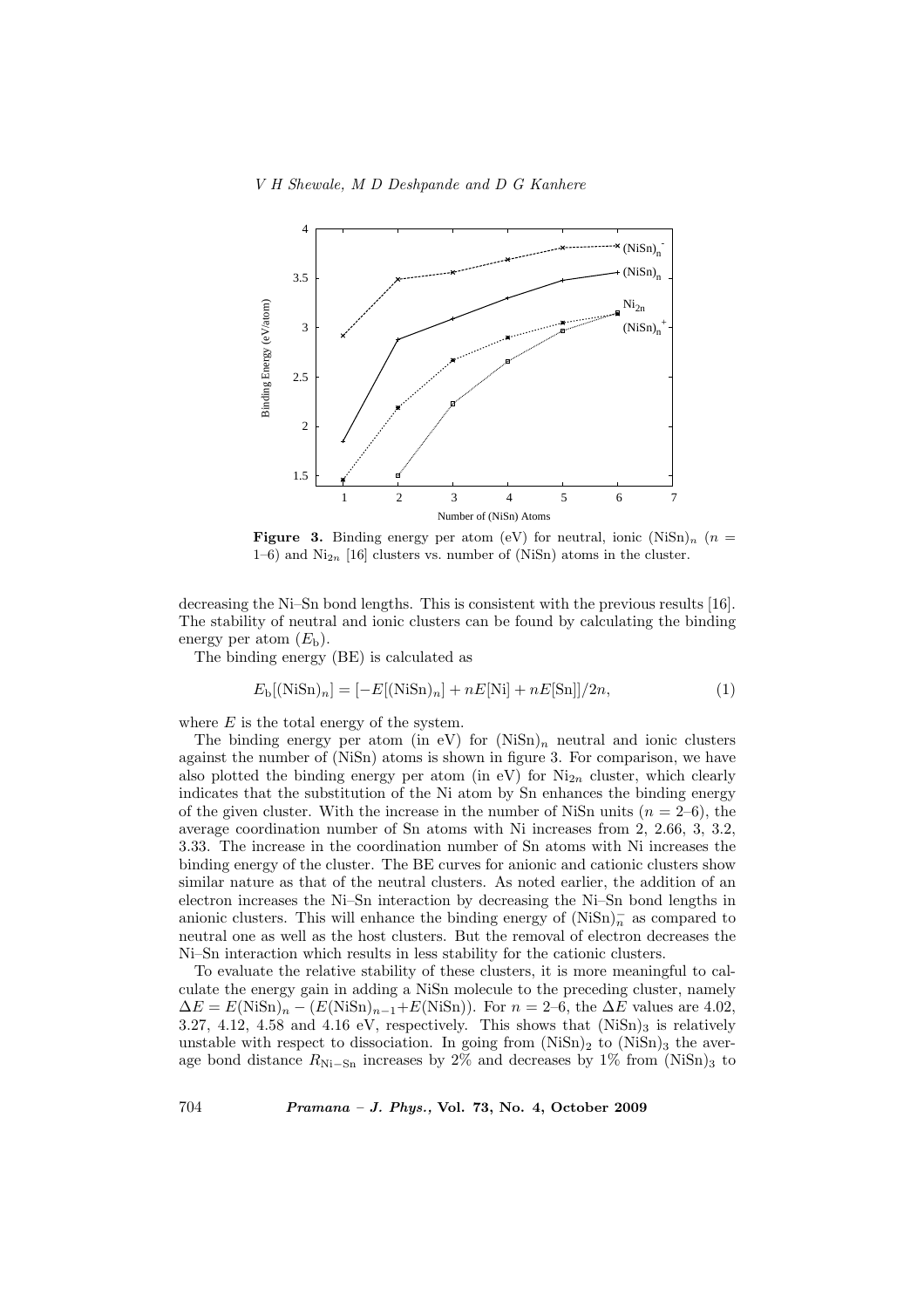$(NiSn)_n$  clusters with  $n = 1-6$ 



Figure 4. Isodensity surface corresponding to the HOMO-35 state for the lowest-energy configuration of  $(NiSn)_6$ , at one-fifth of its maximum isosurface value.

(NiSn)4. Even though the average coordination of Sn atoms increases as compared to  $(NiSn)_2$  cluster, the decrease in Ni–Sn interactions makes the cluster relatively unstable. Similarly, in going from  $(NiSn)_5$  to  $(NiSn)_6$ , the  $R_{Ni-Sn}$  distance increases by 1%.

To discuss the nature of the bonding in these clusters, we have examined the charge density isosurfaces of the molecular orbitals and the eigenvalue spectrum (not shown) for the lowest and some of the low-lying configurations of all clusters. The localized charge density distribution is found around Ni atoms. The charge transfer is observed from Sn to Ni. The HOMO of all the lowest-energy configurations belongs to Ni-d. The hybridized  $\text{Sn}_p-\text{Ni}_d$  states are at the middle of the energy spectrum. A typical state from the lowest-energy configuration of  $(NiSn)_6$ is shown in figure 4. It is seen that Sn-p is hybridized with Ni- $d_{x^2-y^2}$ . The relative bonding between Sn atoms is weak and stability of these clusters could be enhanced by prompting Ni–Sn and Ni–Ni bonds.

Now we discuss the nature of the HOMO for the lowest-energy configuration of all the clusters. With the increase in  $n$ , the subsequent addition of NiSn unit induces the hybridized states at the middle of the energy spectrum and the localized d orbitals are found at HOMO or near HOMO. Figures 5 and 6 show the isodensity surfaces for the HOMO of (NiSn)<sub>5</sub> and (NiSn)<sub>6</sub> clusters. It is seen that, for (NiSn)<sub>6</sub> the HOMO (figure 6) is dominated by  $d_{x^2-y^2}$  while for (NiSn)<sub>5</sub> (figure 5), a mixture of  $d_{x^2-y^2}$  and  $d_{z^2}$  is observed on the Ni atoms. For the lowest-energy configuration of  $(NiSn)_6$ , all Sn atoms are at the tetrahedral position while for  $(NiSn)_5$ , one of the Sn atom is with the coordination number two. The decrease in Ni–Sn interaction induces a mixture of more number of  $\mathrm{Ni}_{d}$  states near HOMO which leads to the inhomogeneous distribution of charge density. For  $n \leq 5$  the preferred spin state is two while for  $(NiSn)_6$  the spin state is zero.

The total magnetic moment for  $(NiSn)_n$  clusters against the number of atoms in the cluster is shown in figure 7, where we have also plotted total moment of the host nickel clusters. It is seen that the doping of the Sn atom reduces the magnetic moment of the nickel clusters significantly. All the lowest-energy and low-lying configurations of  $(NiSn)<sub>n</sub>$  clusters prefer the spin state either 0 or 2. The total magnetic moment of Ni–Sn diatomic system is  $0 \mu B$ . For  $n = 2-5$ , the clusters have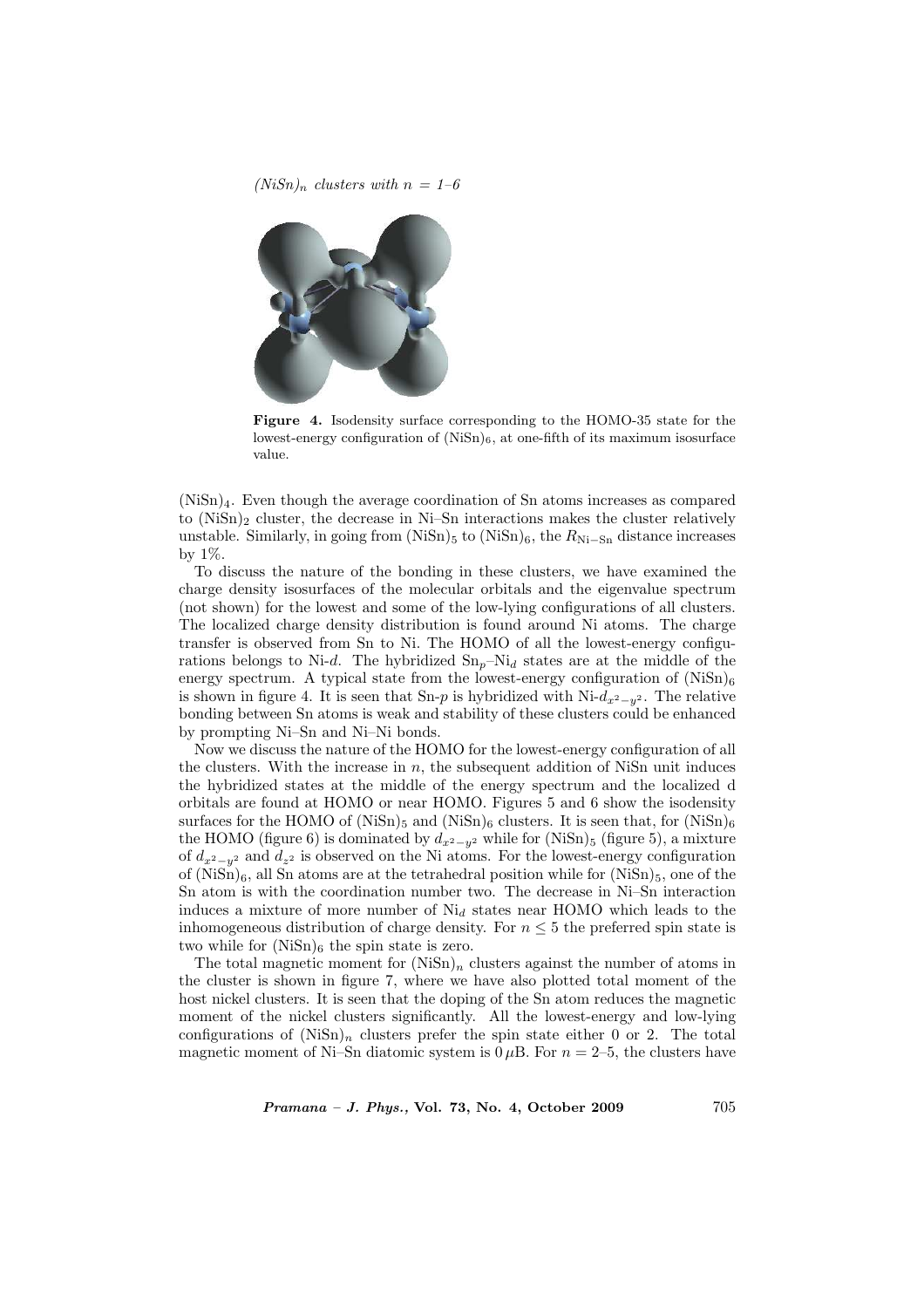V H Shewale, M D Deshpande and D G Kanhere



Figure 5. Isodensity surface corresponding to the HOMO state for the lowest-energy configuration of  $(NiSn)_5$  at one-fifth of its maximum isosurface value.



Figure 6. Isodensity surface corresponding to the HOMO state for the lowest-energy configuration of  $(NiSn)_6$  at one-fifth of its maximum isosurface value.

the magnetic moment  $2 \mu B$  while for  $(NiSn)_6$ , it is  $0 \mu B$ . The spin state of the cluster appears to depend on the coordination of Sn atoms, Ni–Ni distances, the nature of hybridization of Ni-d with Sn-p, and cluster symmetry. For example, the magnetic moment for the tetrahedron unit of  $(NiSn)_2$  is  $2 \mu B$ , while for the planar rhombus configuration it is  $0 \mu B$ . The increase in Ni–Sn interactions reduces the magnetic moment to 0  $\mu$ B. It is already noted that for  $n \leq 5$ , some of the Sn atoms are not at the tetrahedron site. The reduced coordination number of Sn atoms results in the inhomogeneous distribution of the  $Ni-d$  orbitals near HOMO. The consequence of this is leading to the enhancement in the magnetic moment to  $2 \mu B$ .

The calculated total density of states (DOS) further provides an explanation of the magnetic behaviour of these clusters (figure 8). The Fermi level passes through the Ni- $d$  level for the majority spin, thereby confirming the contribution from the Ni-d orbitals to the net magnetic moment. The hybridized  $\text{Ni}_{d}$ -Sn<sub>p</sub> states are found at the middle of the spectrum. Successive addition of NiSn leads to the broadening of the majority and minority spins. The subsequent addition of Ni–Sn unit increases the degree of hybridization leading to the shift of the majority and minority spins below Fermi level. For  $(NiSn)_2$  to  $(NiSn)_5$ , the projected DOS on Ni atoms shows the delocalized spin-down states as compared to the spin-up states. The major contribution to the magnetic moment is now from the minority spin. On the other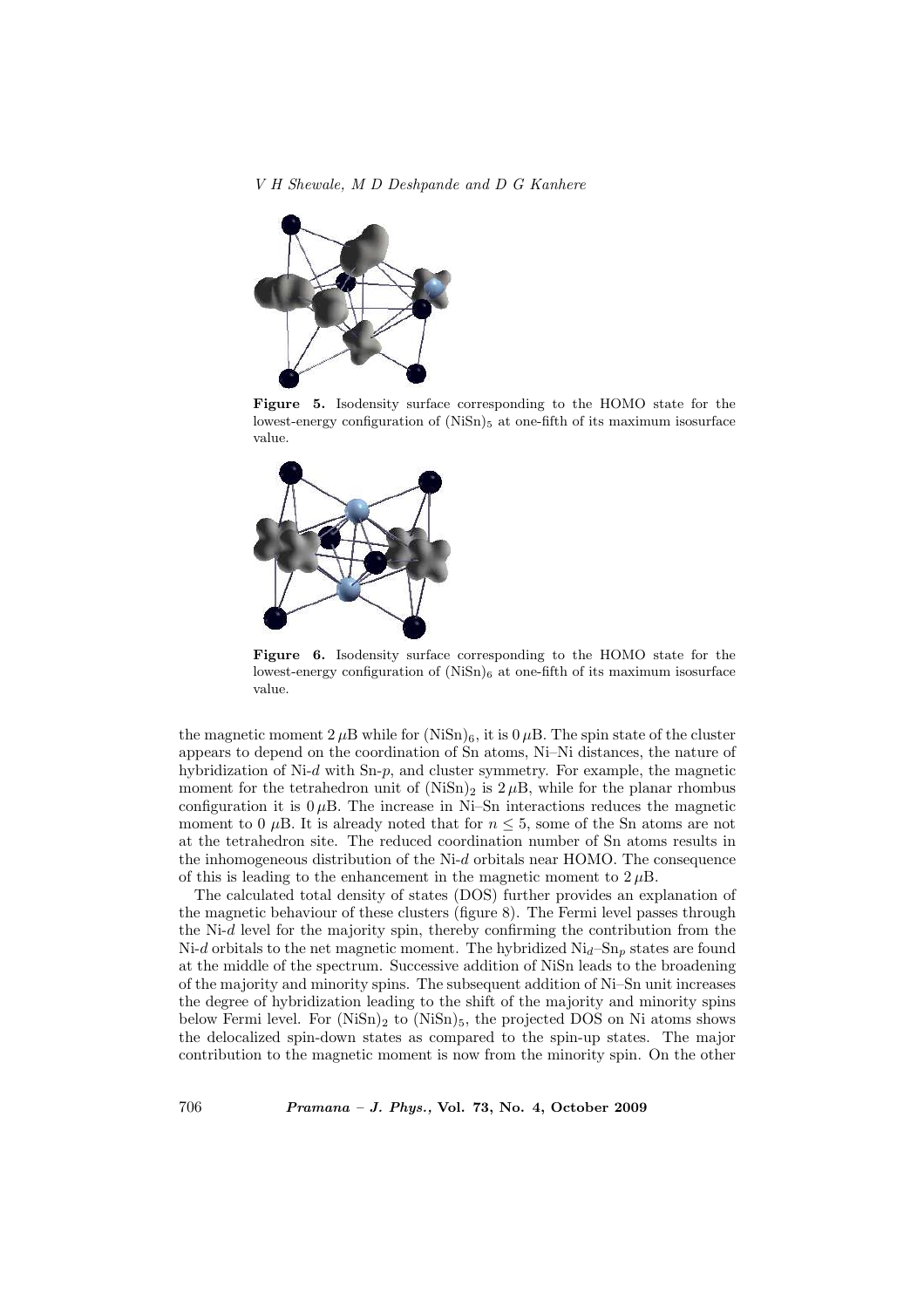$(NiSn)_n$  clusters with  $n = 1-6$ 



**Figure 7.** Total magnetic moment (in  $\mu$ B) for the neutral, ionic (NiSn)<sub>n</sub> (n  $= 1-6$ ) and the Ni<sub>2n</sub> [16] structures as a function of the number of (NiSn) atoms in the cluster.

hand, at  $(NiSn)_6$ , the projected DOS on Ni atoms shows symmetric majority and minority states suggesting the system to be non-magnetic. Overall, the transition from ferromagnetic to antiferromagnetic ordering therefore quenches the magnetic moment of the cluster.

In this paper, we provide a systematic study of the adiabatic electron affinity (EA) and the ionization potential (IP). Adiabatic electron affinity (AEA) is defined as the energy difference between the anionic and neutral clusters at their own respective optimized geometries. While the adiabatic ionization potential (AIP) is defined as the energy difference between the cationic and neutral clusters at their own respective optimized geometries, vertical electron affinity (VEA) is defined as the energy difference between the anionic and neutral clusters with both at the optimized geometry of the anionic cluster. The vertical ionization potential (VIP) is defined as the energy difference between the cationic and neutral clusters with both at the optimized geometry of the neutral cluster.

Table 1 shows the calculated ionization potential (IP) and the electron affinity  $(EA)$  of the  $(NiSn)_n$  clusters. The IPs show slight decrease from NiSn to  $(NiSn)_6$ while EAs increase with  $n$ . The vertical and adiabatic EAs and IPs are nearly the same which indicate that there is not much topological differences between neutral and ionic configurations of  $(NiSn)<sub>n</sub>$  clusters. For comparison, we have also noted their results for vertical ionization potential of nickel clusters. It clearly indicates that the doping with Sn atom reduces the ionization potential of nickel clusters.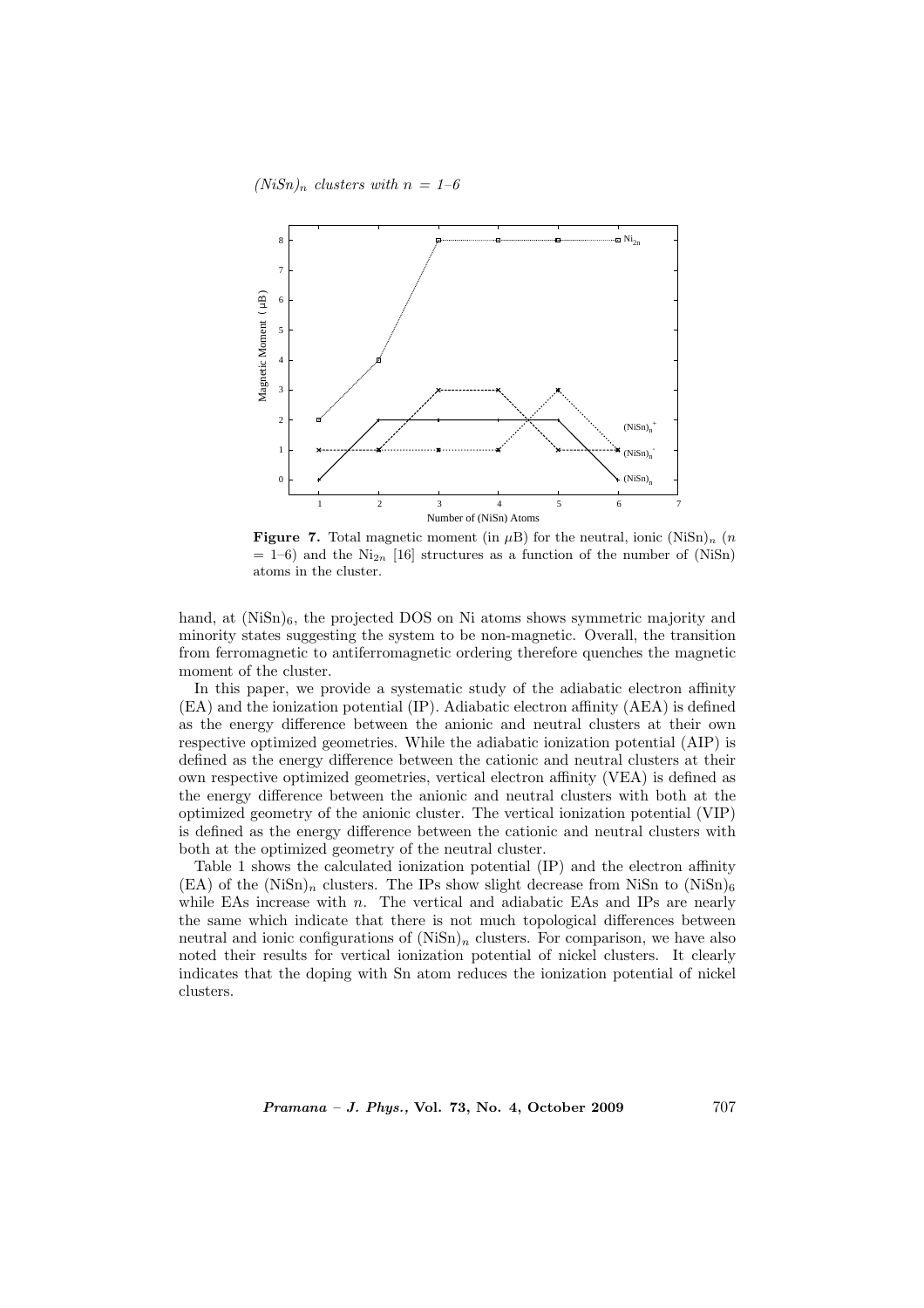

V H Shewale, M D Deshpande and D G Kanhere

Figure 8. Total density of states (DOS) and partial DOS associated with Ni atoms for  $(NiSn)<sub>n</sub>$ ,  $n = 1-6$ . The Fermi level given by the dotted line is aligned to zero.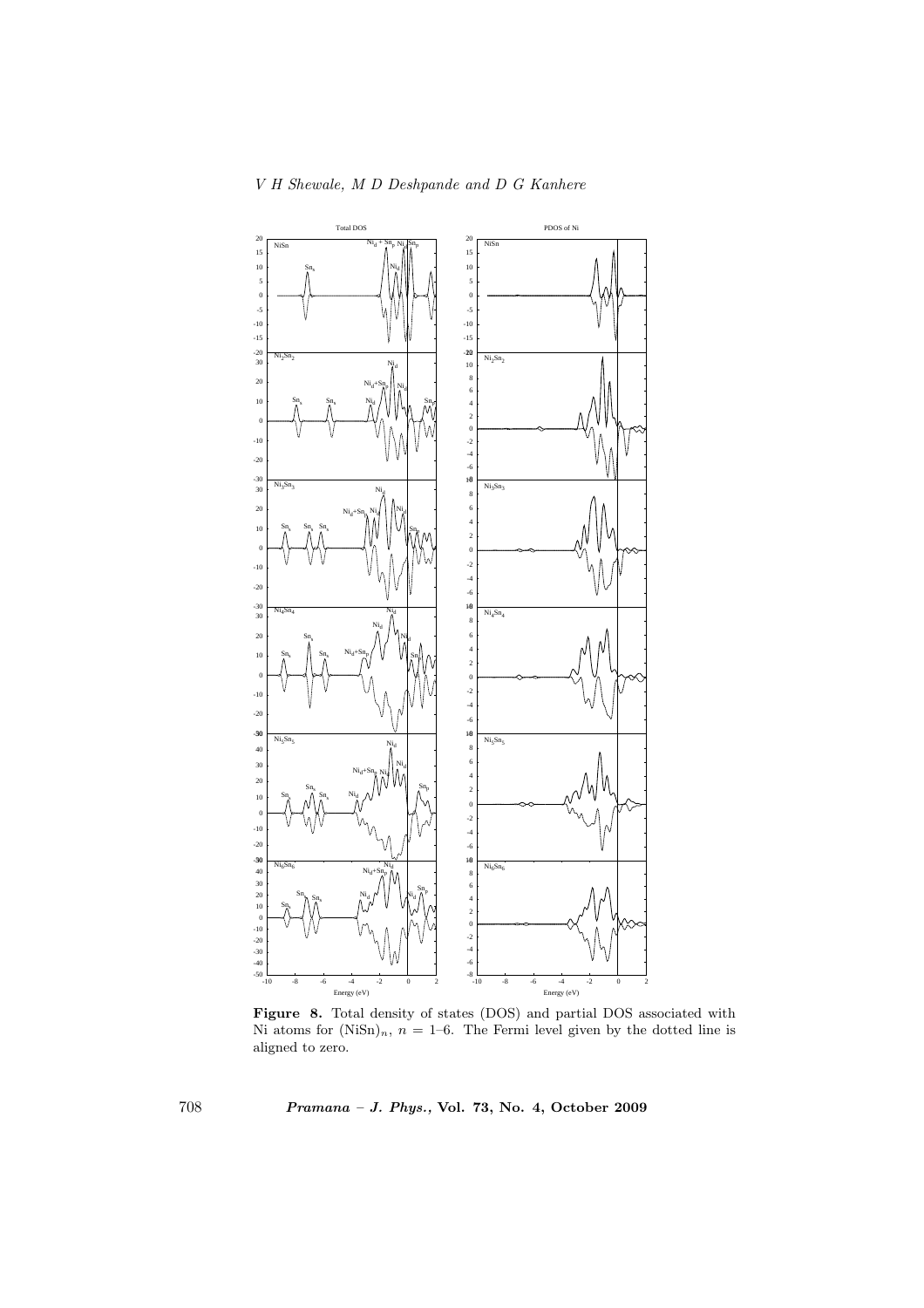# $(NiSn)<sub>n</sub>$  clusters with  $n = 1-6$

| System        |       |                |      |      |      |      |
|---------------|-------|----------------|------|------|------|------|
|               | $n =$ |                |      |      |      |      |
|               |       | $\overline{2}$ | 3    | 4    | 5    | 6    |
| $VIP-Ni_{2n}$ | 8.30  | 5.90           | 6.80 | 6.50 | 6.20 | 6.10 |
| AIP           |       | 5.54           | 5.17 | 5.11 | 5.09 | 4.90 |
| VIP           |       | 5.59           | 5.23 | 5.14 | 5.12 | 4.91 |
| <b>AEA</b>    | 2.08  | 2.43           | 2.80 | 3.10 | 3.33 | 3.33 |
| <b>VEA</b>    | 2.06  | 2.43           | 2.75 | 3.04 | 3.32 | 3.32 |

Table 1. Adiabatic and vertical values (eV) of the ionization potential and electron affinity for  $(NiSn)<sub>n</sub>$  clusters  $(n = 1-6)$  along with vertical ionization potential of  $Ni<sub>2n</sub>$  cluster [25].

#### 4. Conclusions

In the present investigation, we have reported the lowest-energy and some of the low-lying configurations of  $(NiSn)<sub>n</sub>$   $(n = 1-6)$  using density functional theory. The overall evolutionary trend shows that, the substitution of Ni by Sn distorts the host geometries significantly where the Sn atom occupies the tetrahedral site in the cluster. The doping of Sn atoms enhances the binding energy, reduces the magnetic moment and the ionization potential of the nickel cluster. For stoichiometric  $(NiSn)<sub>n</sub>$  clusters, the structural stability and magnetic properties appear to be the outcome of a delicate interplay among the coordination number of Sn atom, cluster symmetry and the hybridization of  $Sn-p$  and  $Ni-d$  orbitals. All the clusters prefer lowest spin state. The decrease in the cluster magnetic moment is attributed to the antiferromagnetic alignment of small individual atomic moments arising due to the hybridization of Ni-d and Sn-p orbitals in the cluster.

## Acknowledgements

The author gratefully acknowledge the Centre for Simulation and Modeling and Department of Physics, University of Pune, India for allowing us to use their computing facility. MDD acknowledges partial financial assistance from the University Grants Commission and University of Pune, India.

## References

- [1] J H Sinfelt, Bimetallic catalysts: Discoveries, concepts and applications (Wiley, New York, 1983)
- [2] K C Taylor, Automobile catalytic converters (Spinger, New York, 1984)
- [3] V Kumar, K Esfarjani and Y Kawazoe, Springer series in cluster physics in: Clusters and nanomaterials (Springer-Verlag, Berlin Heidelberg, 2002)
- [4] Clusters and nanostructured materials edited by P Jena and S N Behera (Nova Science Publishers, Inc., New York, 1996)
- [5] J A Alonso, Chem. Rev. 100, 637 (2000)